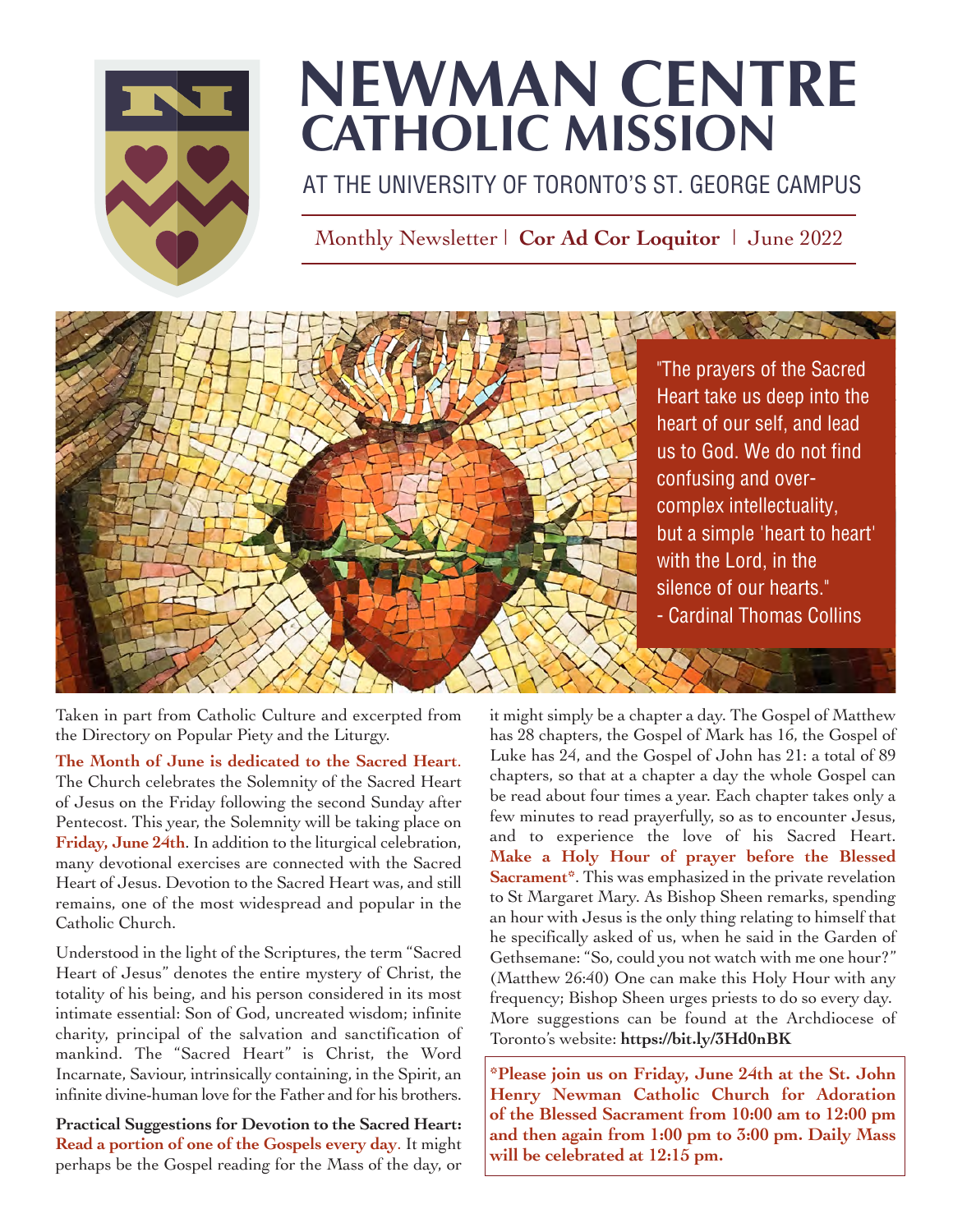

### Why are we here? What is life all about?

**COME JOIN US FOR "THE SEARCH" A 7-PART AUGUSTINE INSTITUTE** ORIGINAL SERIES

**With Small Group Discussions** Registration: https://bit.lv/thesearch22 Begins May 25th Weekly on Wednesdays 4:30 - 6:00 PM @ the House

**Join us at the Newman Centre every Wednesday evening, starting at 4:30 pm as we present "The Search"** a seven-part video series from Augustine Institute for those looking for meaning in life and for the answers to life's deepest questions. **Why Are We Here? What's Life All About? What Happens When We Die?** The Search is an innovative video series that tackles the key questions of every human heart. In seven beautifully filmed episodes, Chris Stefanick and experts from multiple fields of science, medicine, psychology, art, and religion examine our place in the larger story of existence.

Whether you are a practiced inquirer or a jaded skeptic, The Search will speak to you. You may be reassured by some parts, and challenged by others. Either way, you'll find a lot here to think about. And when all is said and done, life's questions demand to be answered.

Our series started on Wednesday, May 25th and will continue to Wednesday, July 6th and concluding with a social on Wednesday, July 13th. There is no cost to this event; however registration is required: **<https://bit.ly/thesearch22>**

#### WE ARE LOOKING FOR STUDENT SINGERS & MUSICIANS!

Are you currently a university student who is available to sing and/or play instruments at our 7:00 pm Sunday Mass? If so, we would love to hear from you! Please contact us today at: NewmancentreTO@archtoronto.org

ALL ARE WELCOME TO JOIN US. REFRESHMENTS TO FOLLOW!

NEWMAN CENTRE SPIKE BALL SOCIAL

TUESDAY, JUNE 14 4:30 PM

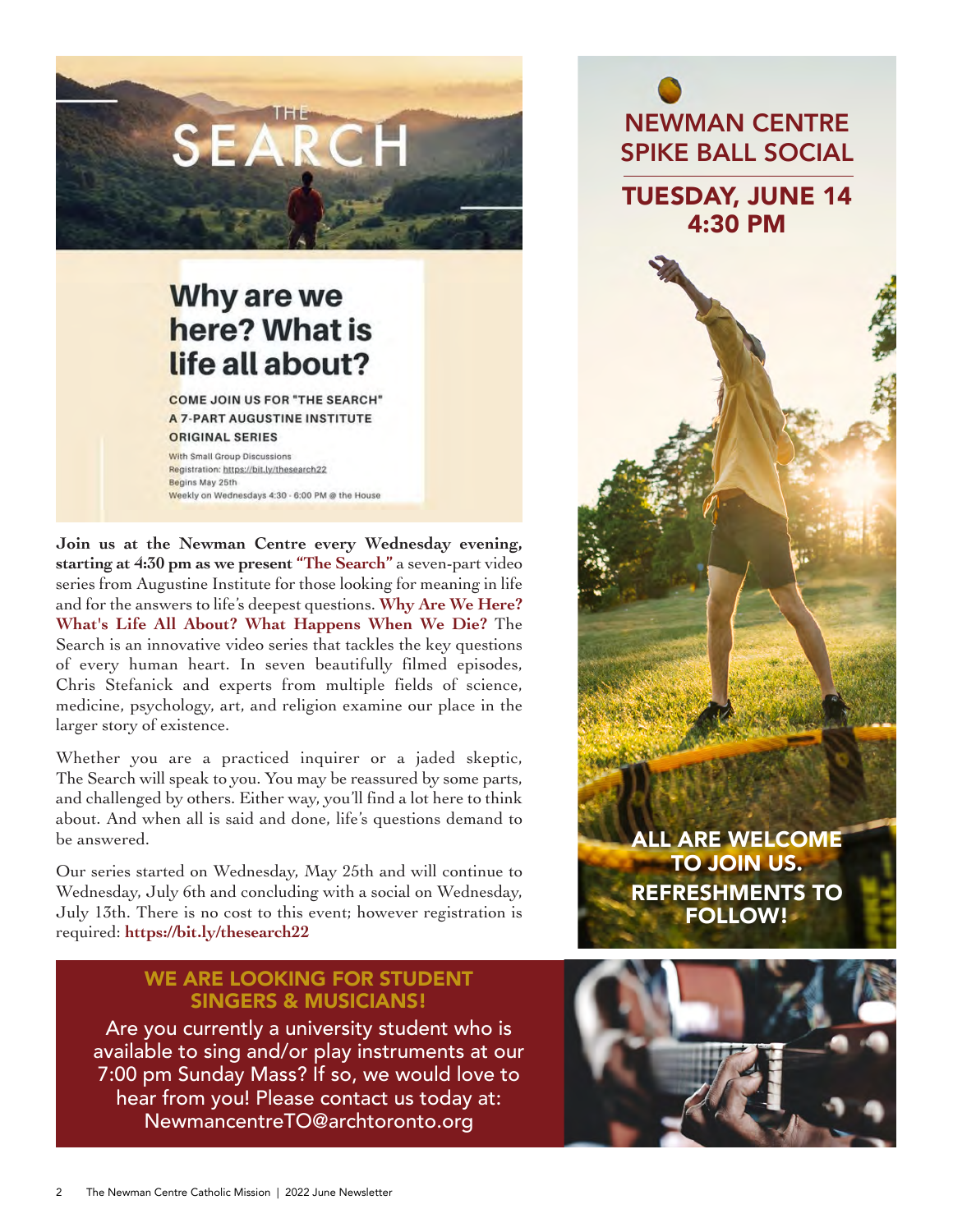# St. John Henry Newman Catholic Church - Past to Present**E.John Henry** Catholic Church **NORR**

Recently, a coffee table book was produced in print on the **St. John Henry Newman Catholic Church** by the Architecture and Design firm NORR. Written by Silvio Baldassarra, edited by Dr. Suzanne Scorsone, with a forward by Cardinal Thomas Collins. This book delves into the history of the St. John Henry Newman Church - past to present complete with beautiful photos and architectural blue prints. This book will make for a great addition to any book lover's collection and a great gift for anyone interested in the architectural transformation of a heritage landmark. Don't delay in obtaining your copy of this limited-run edition. **Each book is \$45** and can be purchased (cash or cheque) on Sundays after Mass or during the week. For more information, please contact us at: newmancentreTO@archtoronto.org.

#### PUT YOUR FAITH INTO ACTION BY SUPPORTING THE NEWMAN CENTRE PROGRAMS!

**>>** By donating to the **NEWMAN FOUNDATION**, you are helping to support all programs and initiatives related to campus ministry.

**>>** By donating to the **NEWMAN CENTRE**, you are helping to support our Parish community and all faithbased programs, such as sacramental preparation and much more.

**There are several ways to make a donation:** Simply tell us where you would like your donation to go to (Newman Foundation or to the Newman Centre) and how you would like to donate. This can be done by contacting Rachelle Ezechiels or Marie Frassica or you may choose to donate directly through our website [www.newmantoronto.com](https://www.newmantoronto.com) which will lead you to our Newman Centre - Archdiocese of Toronto's donation pages: **Foundation:** <https://bit.ly/3nXVlRc>or **Newman Centre:** <https://bit.ly/3HVky6j>

Please contact us for more information and for alternate ways to donate (i.e. pre-authorized giving plan, legacy or planned giving, and corporate giving). We issue tax receipts for all donations of \$20 or more.